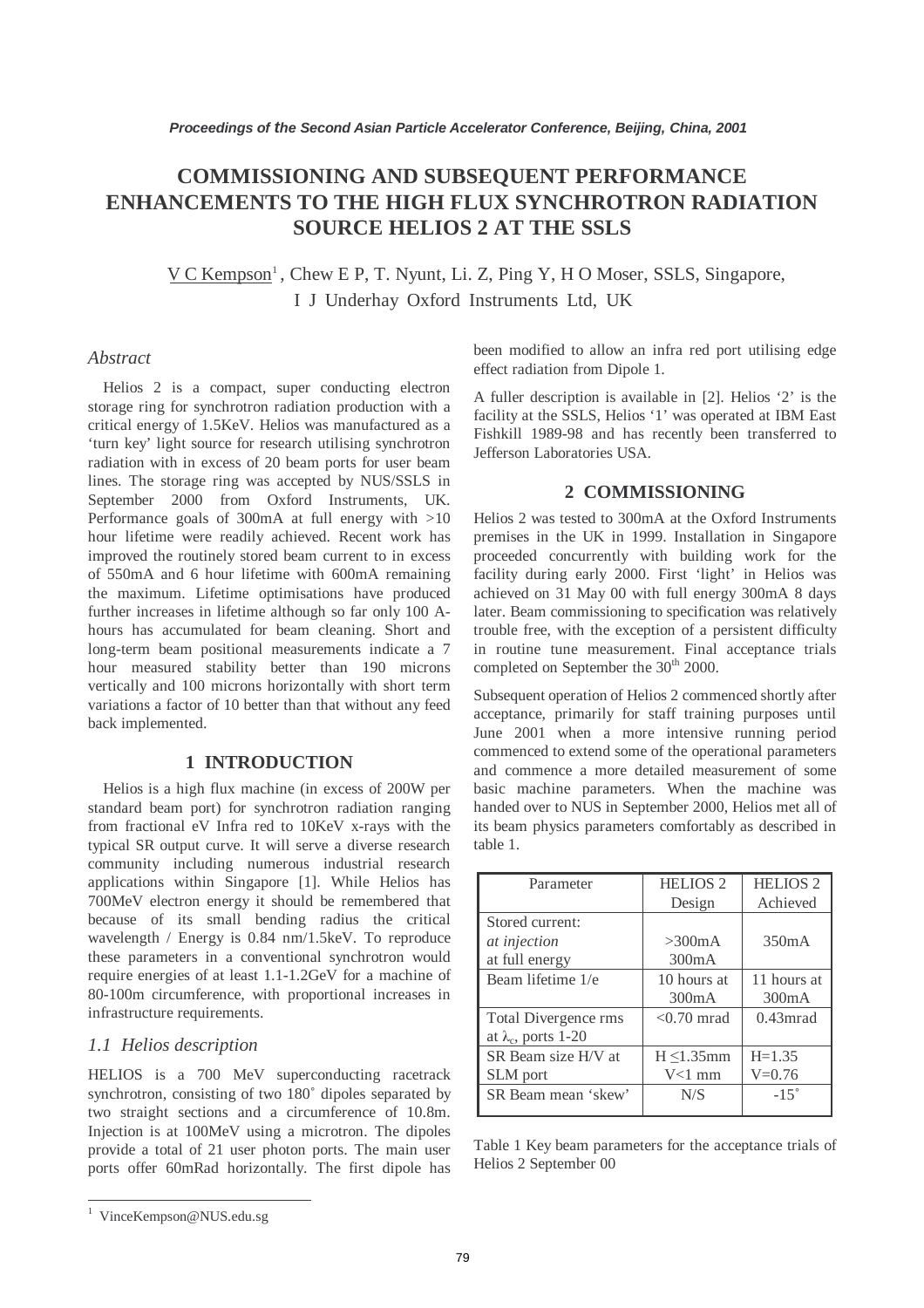# **3 OPERATIONAL IMPROVEMENTS**

#### *3.1 Maximum stored current*

In the period of testing June-Aug 2001 substantial improvements to routine maximum stored beam currents were made, primarily by ramping procedure improvements but also by an increased understanding of the accelerator physics parameters, particularly tune. The results for these trials are summarised below in table 2.

| <b>Parameter</b>        | <b>Beam</b>        | <b>Beam</b> |
|-------------------------|--------------------|-------------|
|                         | current I          | lifetime t  |
| Routine stored current  | 580 <sub>m</sub> A | 6.5 Hours   |
| at 700MeV June 2001     |                    |             |
| Maximum injected        | 960mA              | N/A         |
| current (earlier tests) |                    |             |
| Peak current at         | 600mA              | 5 Hours     |
| 700MeV (earlier tests)  |                    |             |

Table 2 High current beam trials

For routine stored beam at 580mA the 'efficiency' the ratio 'Stored current at full energy/stored current at injection' was typically 93%, slightly lower than the more typical 98-100% at 300mA representing losses either at the early or later part of the ramp to 700MeV.

This additional performance approximately doubles the peak flux attainable for an initial small decrease in lifetime. Concerns that operations at higher currents may lead to increased cryogenic losses, (the SR beam exits from a continuous 18mm height slot at 4.6 Kelvin within the outer perimeter of each  $180^{\circ}$  dipole magnet) a very sensitive measure of incorrect SR beam power dissipation, were unfounded as no measurable decrease in excess cryogenic cooling capacity was found i.e. << 1 Watt in a 60 Watt 'excess' cooling capacity with a beam current of 580mA.

### *3.2 Tune measurement*

Tune is measured using a tickler excited by a Spectrum Analyser tracking generator and orthogonal tickler strips as pickups. These pickups were later configured to operate as a differential pair through a hybrid and bandwidth limited to 70MHz to allow several stages of amplification before the SA. Even with these modifications, which greatly improve the signal quality and eliminated most of the noise, the tune signal is often elusive, particularly vertically. Work is underway to improve the tune measurement system by modifying the tickler drive, testing the injection kicker as an orbit 'shaker' and looking at alternative methods of tune measurement. Plans for automatic tune measurement are on hold until routine measurement is possible.

# *3.3 Beam positional stability*

Operating at a stable beam position will be very important to beam line users although the relatively large beam size and no insertion devices places less of a constraint on beam position than might be required at other facilities.

Conceptually the small size, the cryogenically stable dipole magnet temperatures, the small number of magnets and small vault housing Helios should eliminate many of the more difficult problems of accelerator mechanical stability due to thermal, vibration and mounting stability and leave only those imposed by various subsystems and the electron beam interaction with these.

Measurements have been taken under a number of operational conditions to characterise two aspects, firstly the SR beam position once electrons are ramped to full energy i.e. the initial position and secondly to examine the SR beam position once stored at full energy as a function of duration of a fill to identify hardware or beam physics effects. The initial position varies +/-70 microns vertically from ramp to ramp.





The data presented in figure 1 represent *uncorrected* motion at the SLMs in each dipole during a fill and are typical. Data has been averaged to take out noise from the image capture process. For vertical motion during a period of full energy beam at 300mA lasting 6.6 hours, the trend is clearly upwards by 190 microns in SLM 1 (dipole 1) and a mean of 100 microns for SLM2 (dipole 2). The cause of the vertical movements is not yet fully understood, while most of the obvious hardware that might cause such a drift has been eliminated such as trim and main magnet currents and possibly Ions and the RF system, we have not yet been able to exclude thermal distortion of the SLM mirrors as a possible effect on the position, although this would not explain the oscillations